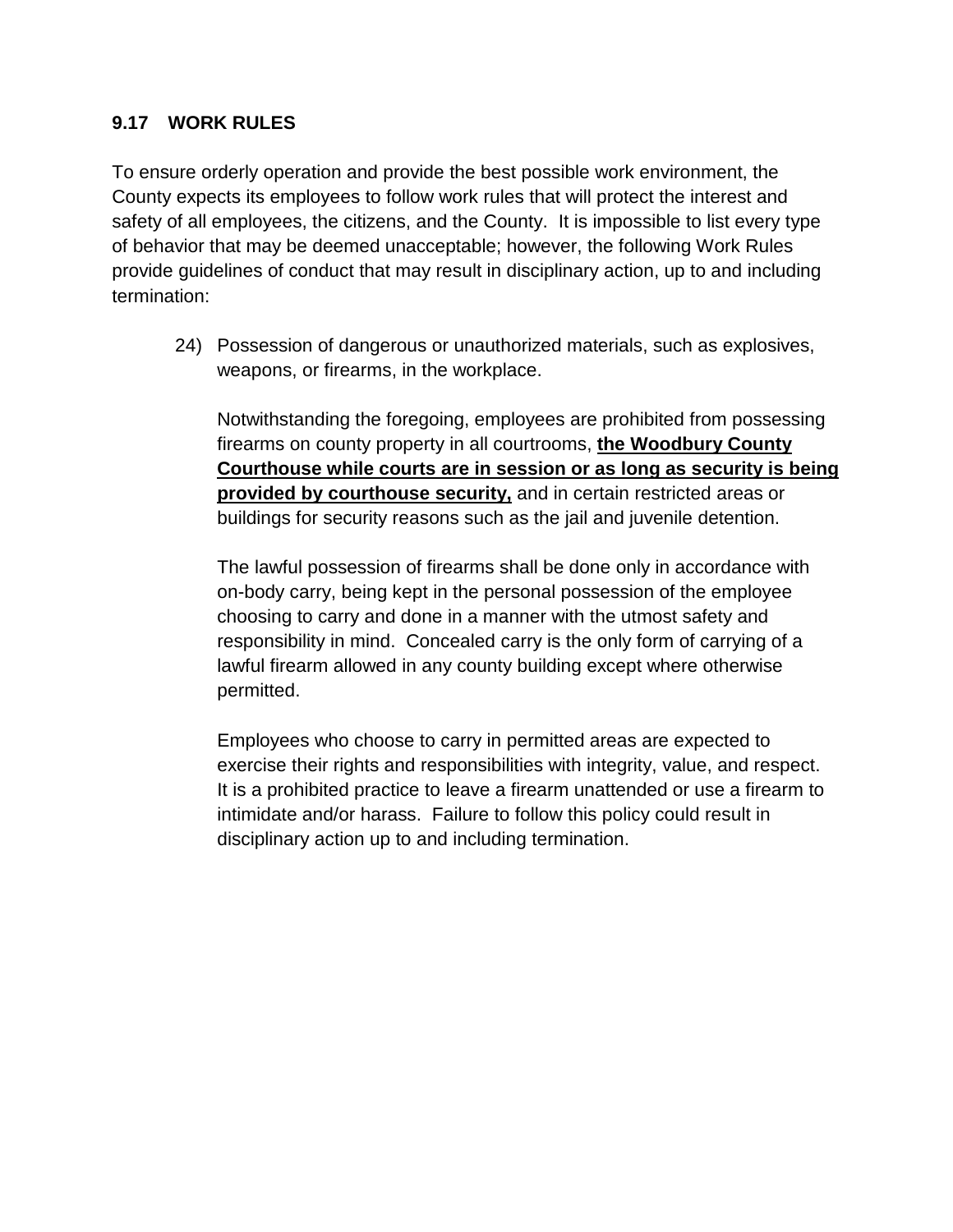# **WOODBURY COUNTY TRAVEL AND EXPENSE POLICY**

#### **GENERAL POLICY:**

It is the policy of Woodbury County to authorize approved travel for employees and/or elected officials/deputies to attend meetings, conferences, seminars, or other events related to their positions. Employees and/or elected officials/deputies conducting official County business may be eligible for the cost of mileage, parking, meals, lodging, airfare, car rental, and miscellaneous travel expenses, if approved by the department head or elected official.

Whenever this travel regulation is in conflict with federal or state laws or with a collective bargaining agreement between the County and certified bargaining unit, Federal law takes precedence over a State statute or an employment or union contract in determining the Federal tax liability for furnished meals or lodging.

All travel away from the County must be approved by a department head or elected official for an employee. Employees and/or elected officials/deputies claiming reimbursement for travel and meeting expenses shall file a claim for reimbursement with the Woodbury County Auditor. All applicable itemized/detailed receipts must be attached to the Woodbury County travel reimbursement form. As provided by the Code of lowa, the Board of Supervisors approval is required before a check for payment can be completed.

ţ

#### **COUNTY VEHICLES:**

Using a County vehicle precludes employees and/or elected officials/deputies from making a personal mileage claim for miles driven.

#### **MILEAGE:**

Employees and/or elected officials/deputies in departments required to use a personal vehicle in the performance of work for the County are reimbursed for mileage at the rate most recently determined by the Board of Supervisors. When an employee and/or elected official/deputy leaves from home rather than work, the reimbursement will be based on the distance to the destination. An employee and/or elected official/deputy may be reimbursed for commuting between home and a temporary work location, or between a regular work location and a temporary work location.

#### **CAR RENTAL:**

Employees and/or elected officials/deputies are reimbursed for car rental if it is the means of transportation used.

#### **COMMERCIAL AIRFARE:**

Employees and/or elected officials/deputies are reimbursed for actual costs of coach airfare.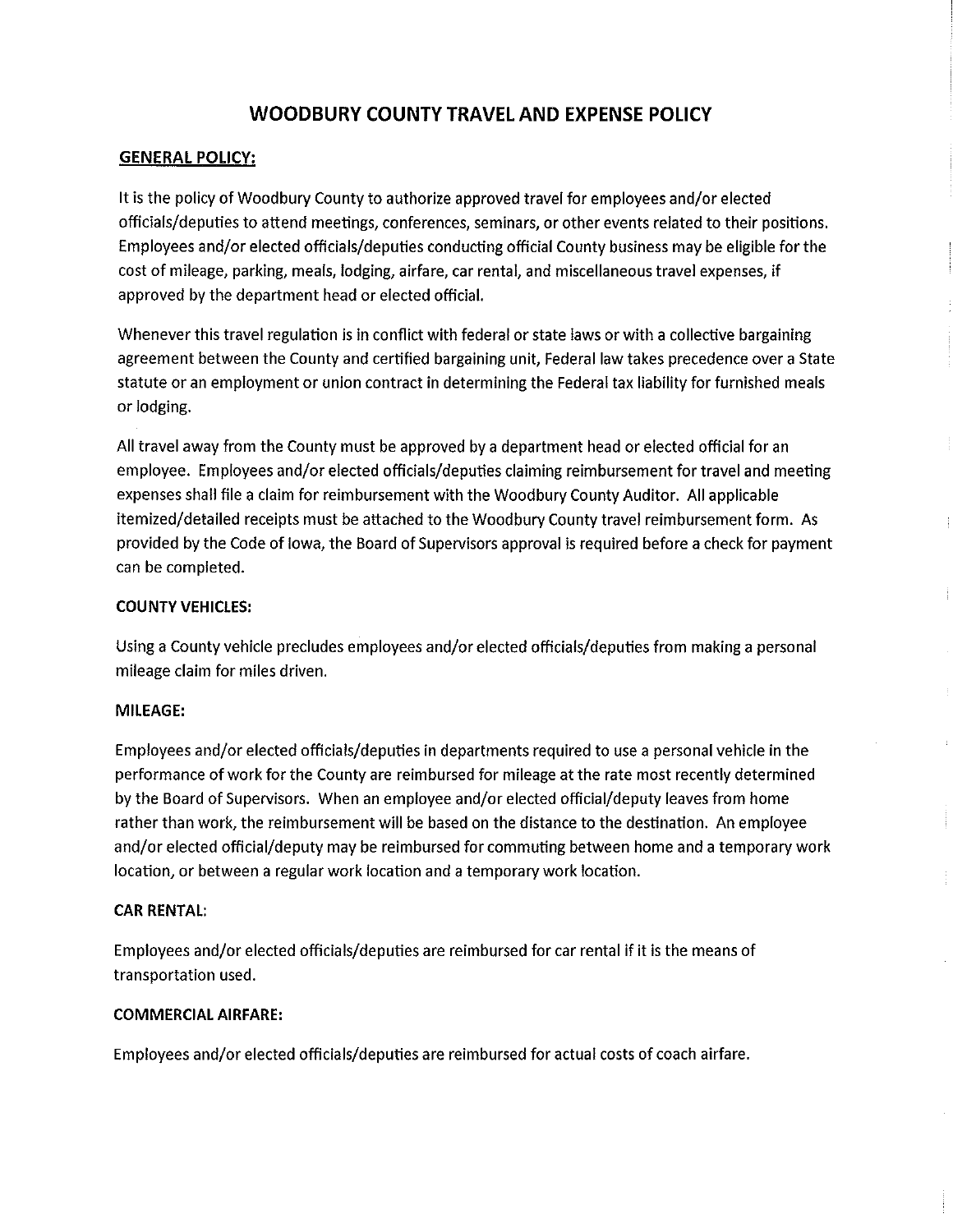#### **LODGING:**

Employees and or elected officials/deputies are reimbursed for the actual cost of lodging. Employees and/or elected officials/deputies should ask for the government rate or the most economical rate.

#### MEALS:

Employees and/or elected officials/deputies are reimbursed for meals including tax and a reasonable and customary gratuity.

Meals without an overnight stay are not reimbursed.

### PARKING/PHONE CALLS/MISCELLANEOUS TRAVEL EXPENSES:

Employees and/or elected officials/deputies will be reimbursed for parking, taxi, shuttle, etc. Fees for metered parking and/or baggage handling, if necessary, maybe reimbursed without a receipt. Tickets received for parking or moving violations will not be reimbursed. Business related phone calls are reimbursable; however, personal calls are not.

#### **TRAVEL RECEIPTS:**

Receipts must be attached to all requests for reimbursement of travel expenses. These receipts must be itemized detailed receipts and not summary credit card receipts. Requests for reimbursement including receipts shall be itemized on an expense report signed by the employee and the department head and/or elected official.

Effective Date:  $\left( \rho - \beta \lambda - \beta \lambda \right)$ 

**Effective Date of Implementation:** Board of Supervisors Chairperson:  $\bigcap_{\mathcal{A}} \mathcal{A}$ 

To the Board of Supervisors and approved at the Board Meeting on 6-12-2012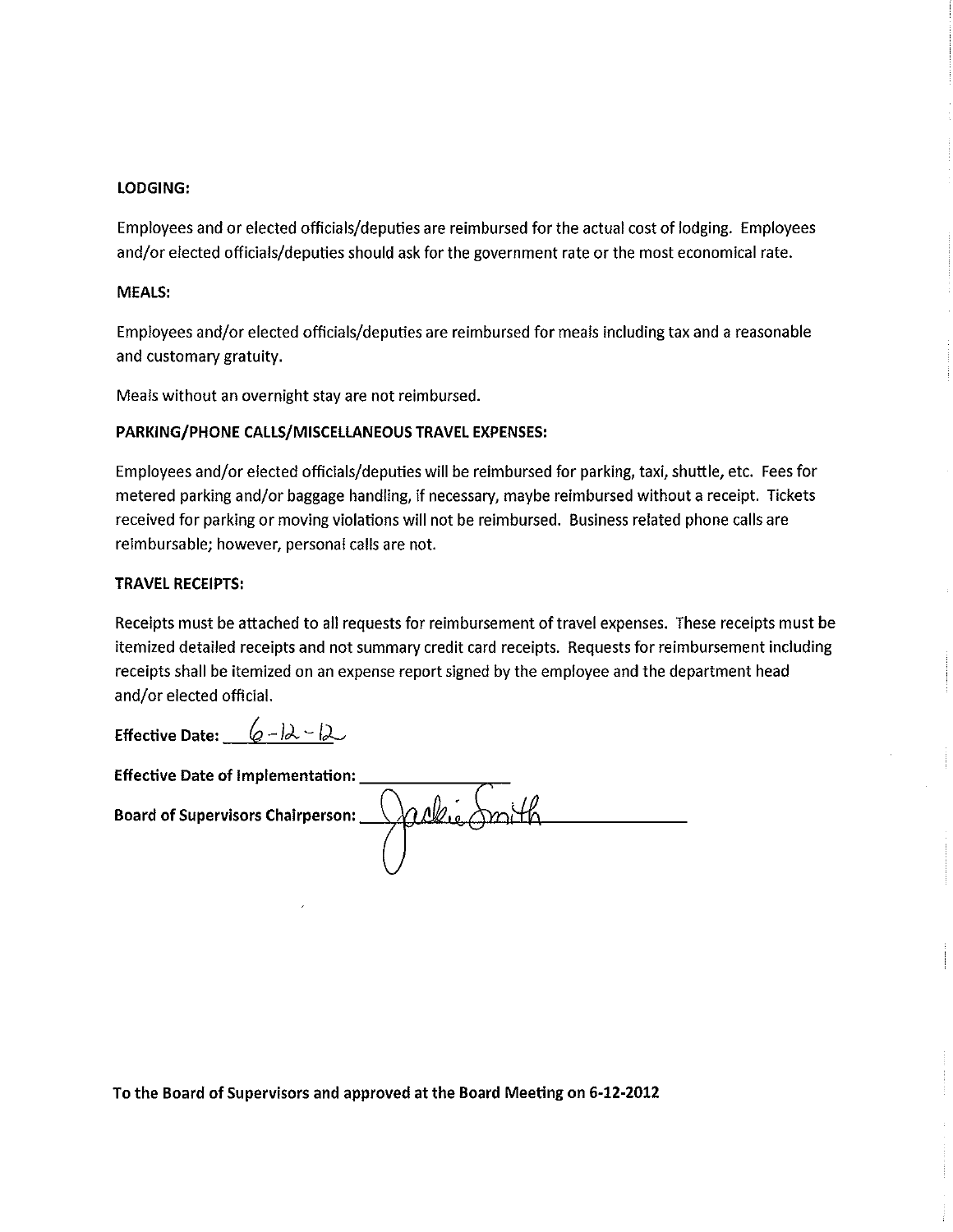# **WOODBURY COUNTY TRAVEL REIMBURSEMENT FORM**

| Date    | Destination | Purpose | Lodging<br>Costs | Meal<br>Costs | <b>Mileage</b><br>Costs | Misc.<br>Costs |
|---------|-------------|---------|------------------|---------------|-------------------------|----------------|
|         |             |         |                  |               |                         |                |
|         |             |         |                  |               |                         |                |
|         |             |         |                  |               |                         |                |
|         |             |         |                  |               |                         |                |
|         |             |         |                  |               |                         |                |
|         |             |         |                  |               |                         |                |
|         |             |         |                  |               |                         |                |
|         |             |         |                  |               |                         |                |
|         |             |         |                  |               |                         |                |
|         |             |         |                  |               |                         |                |
|         |             |         |                  |               |                         |                |
|         |             |         |                  |               |                         |                |
|         |             |         |                  |               |                         |                |
|         |             |         |                  |               |                         |                |
|         |             |         |                  |               |                         |                |
|         |             |         |                  |               |                         |                |
| Totals: |             |         |                  |               |                         |                |

**Total Reimbursement Costs** 

Signature

**Approval Signature** 

Date